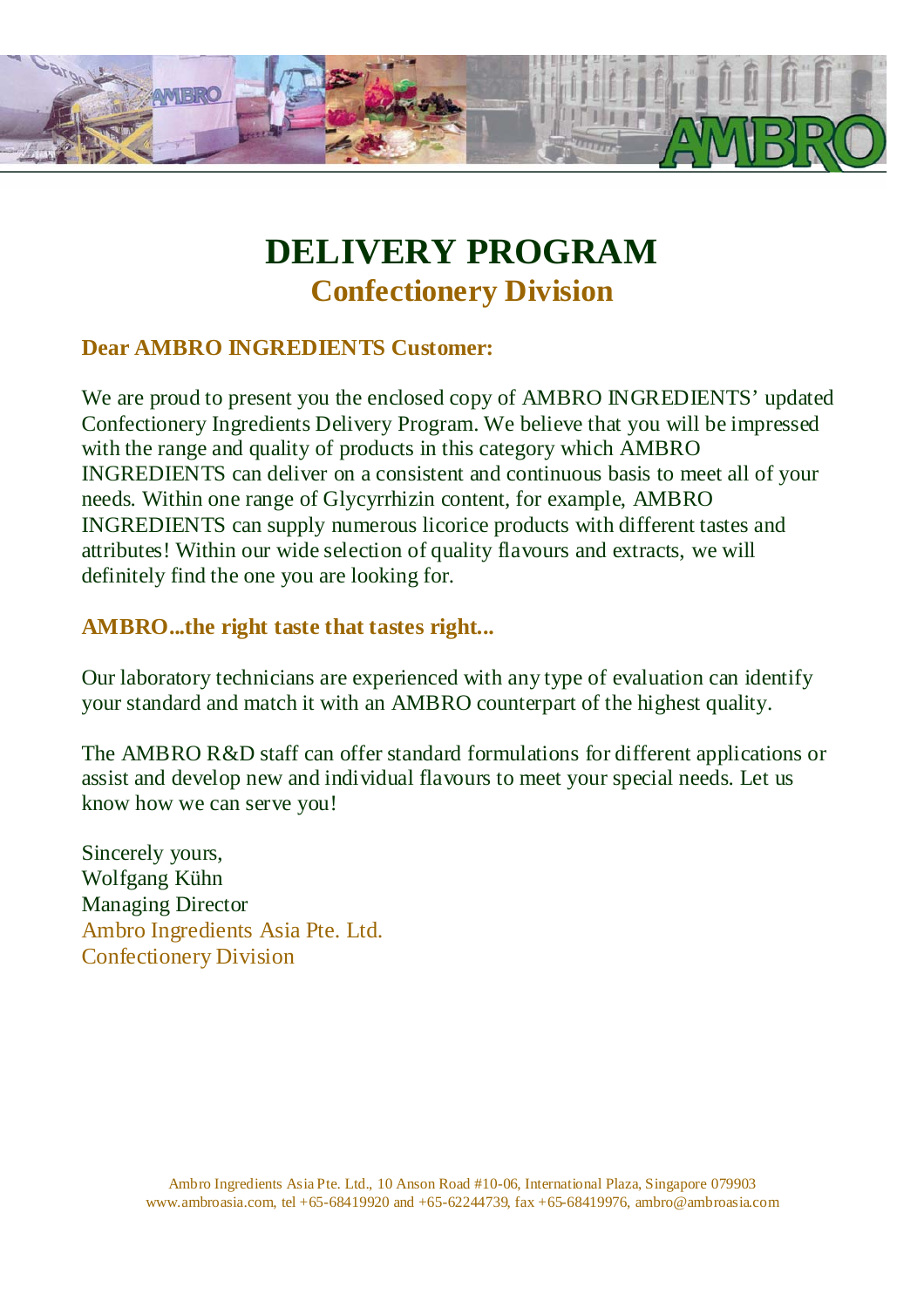

# **DELIVERY PROGRAM Confectionery Division**

# **NATURAL FLAVOURS, EXTRACTS AND MORE**

#### **Honey**

We offer individual blends, single flavours of standardized qualities. Our honey includes a wide selection of different tastes, origins, colours and consistencies.

## Essential Oils

Anethol, cinnamon oil, cassia bark oil, ginger oil, lavender oil, lemon oil, orange oil, star anise oil and more.

#### Natural Extracts

Semi liquid and liquid made from e.g. cassia bark, star anise, chamomile, apricot, date, fig, prune, tamarind and pear.

Licorice extracts, spray-dried powder, block extract, paste extract. These include a wide range of different qualities, different glycyrrhizic acid contents and different flavour notes.

#### Natural and Artificial Flavours

Liquid flavours of any taste: Vanilla, peppermint, orange, strawberry, jack fruit, pineapple, mango, tutti frutti (multi fruit) and more.

## Dried Fruits and Herbs

Dried fruits and herbs of high natural value: Rosehips, elderberries, bilberries, hibiscus flowers, black currants, star anise, cloves, cinnamon bark and more.

## Natural Sweetener

Stevia extract, high sweetening liquorice extracts, honey and pear extract.

#### Cocoa Substitute

Carob Powder with differing sugar contents. Different qualities to grant your expectations are fulfilled.